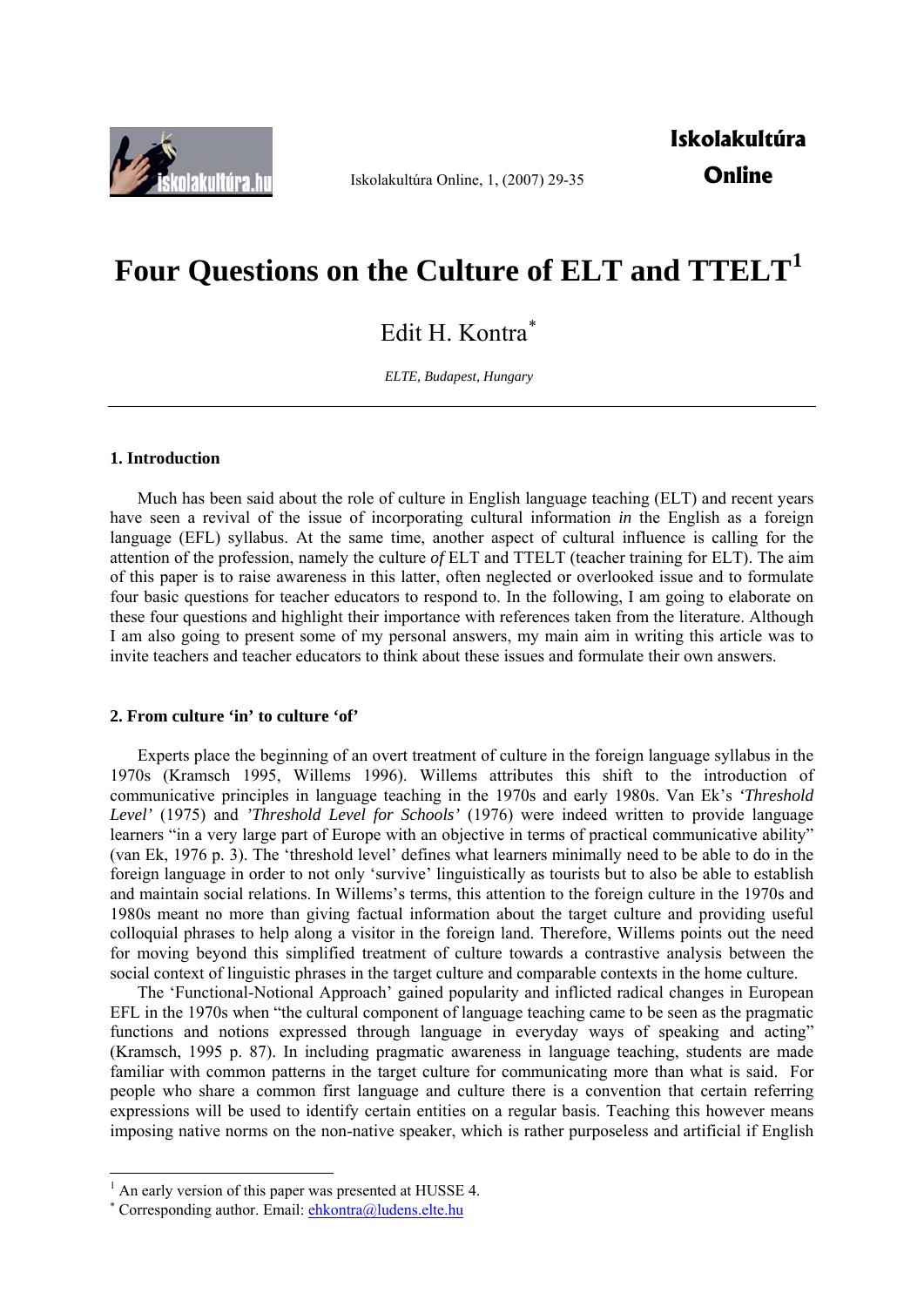is used in non-native/non-native communication. Yule's '*Pragmatics'* (1996), for instance, is admittedly written from an assumed middle class Anglo-American background, and the author acknowledges that what he says is completely irrelevant from a cross-cultural point of view, that is if the interlocutors come from different cultures, so he calls attention to the importance of research in interlanguage pragmatics.

Kramsch (1995) points out the inadequacy of the Functional-Notional Approach by saying that this trend was based on an "illusionary universality of speech functions based on shared human needs" (p. 87). She even goes further in asserting that a pragmatic approach can be imperialistic "if it assumes that universally shared basic human needs automatically correspond to universally shared ways of thinking and talking about those needs" (p. 87). In trying to avoid this kind of 'linguistic imperialism' we are faced with the dilemma expressed in the following question:

*1) To what extent should non-native learners be held to native speakers' conventions of language use and interpretation? (Kramsch, 1995)* 

In response to the above question, I fully agree with Kramsch's suggestion that instead of trying to bridge cultural differences and aim for the universal, dialogue should be started to explore the differences between people's values and attitudes. Her observation is that at present language teaching is still operating on a relatively narrow conception of both language and culture, and while the cultural elements which are incorporated in EFL teaching reinforce and enrich the linguistic material, the real shift in attitude to teaching language *as* culture has not been made yet.

It is often stated in the literature that English is primarily used for communication between non native speakers (NNS) (Holliday, 2005; Jenkins 1996), which suggests another important question for language teachers to think about:

## *2) If we teach language as culture, whose culture is involved in international (i.e. NNS/NNS) communication?*

There is no such thing as culture-free language, which means that language cannot be taught "without teaching the way in which that language expresses the world view of a social group or society that speaks it" (Kramsch, 1991. p.35). However, a neutral, universal 'culture' embodied in English as an international language cannot be forged and the absurdity of fusing the cultures of all English speakers into one 'international culture' and imposing that on others is also clear (Pennycook, 1994). This fact has implications both for language teaching and language teacher training as shall be seen below.

#### **3. From ethnocentrism to interculturalism**

In the 1990s, the increased interest in English as a *lingua franca*, gave birth to a strong trend towards standardizing English teaching as well as English teacher training programs in Hungary. Standardization, however, means strengthening uniform features at the cost of disregarding local characteristics. This is achieved through materials and personnel as "most of the so called authentic knowledge in the areas of Second Language Acquisition (SLA) and ELT is manufactured in the native-English-speaking countries and disseminated as 'received wisdom' to others through published scholarly material and through the educational involvement of others in those countries" (Nayar, 1997 p. 22).

Many have voiced their concern about the strong tendency to shape ELT and TTELT according to the norms prevalent in the major English speaking countries, such as Great Britain and the USA (Ballard, 1996; Coleman, 1996; Holliday, 1996; Shamim, 1996). This process is taking place by direct and indirect influence: foreign aid programs are set up to promote the teaching of English, foreign language teaching materials are being used over locally produced materials, foreign teachers are employed, teacher trainers are 'imported,' and training books are British or US publications. As a small local example the reading list offered to Eötvös University students preparing for their EFL methodology exam could be mentioned: out of the 32 books and articles there are only five written or co-authored by Hungarians. Since foreign aid programs are set up with little awareness of local needs, visiting teachers are not trained for local expectations and the books that they bring along are usually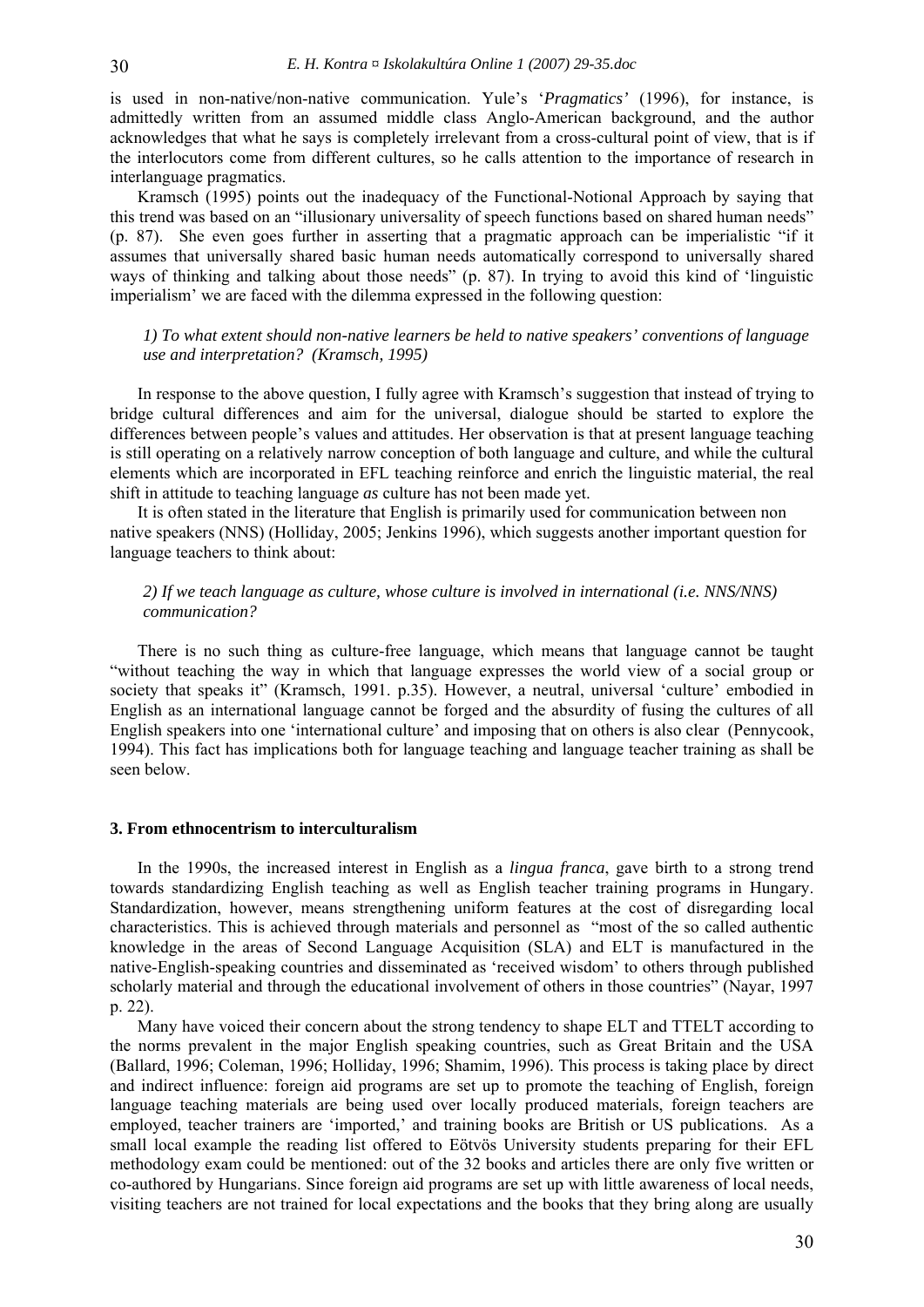produced for the international market not for a particular region or country. All this is creating an Anglo-American style ELT and TTELT in which the local needs, conventions, cultural traditions or the contrastive treatment of languages have little or no place.

Hungary, along with the rest of East-Central Europe, is experiencing a strong influence towards a linguistic and cultural homogenization akin to the unsuccessful efforts of the Soviet communist regime at homogenization in the region, though the means are different. In the present case of Anglo-American linguistic influence the control over a multi-million ELT enterprise is at issue (Nayar, 1997). Pennycook (1994) points out that the successful marketing of any new approach or method has "major financial implications," yet "the export of applied linguistic theory and of Western trained language teachers constantly promotes inappropriate teaching approaches to diverse settings" (p. 159). It should also be noted that the students enrolled in English teacher education programs in English speaking countries are not all native speakers, a large number are international students most of whom, after receiving their degrees, return to their home countries to teach. Liu (1998) finds that these students are hit particularly severely by the ethnocentrism prevalent in teacher education programs, which do not recognize the different needs of international TTELT students while they are in the program, and they disregard the difference in the socio-economic conditions, educational ideologies and systems in which international students will have to operate upon return to their respective home countries.

In spite of their different backgrounds and needs these students are usually given the same training as their native-speaker peers. This often results in a gap between what they learn while they are abroad and what they face in their teaching back home. (p. 3 )

While inappropriately trained non-native teachers are left to their own devices in bridging this gap, Liu informs us that many native English speaking teachers (NESTs) who go to teach in Asia and find themselves insufficiently prepared for the job leave before their contract is fulfilled (Liu, 1998).

The pressure towards linguistic and cultural homogenization may give birth to hostility and resistance on the part of local training institutions, universities or national educational authorities in order to preserve those trends in their programs which give them their distinctive character and which have developed over the years in response to observed and well defined local needs. The campaign staged in the late 1990s for the future of the foreign language exams offered by the Hungarian State Foreign Languages Examination Board, popularly called 'Rigó utca' (Idegennyelvi Továbbképző Központ, 1997) could be mentioned as an example. It was easily predictable that the traditional bilingual exams would be endangered by the growing, monolingual foreign competition as "certain, rather predatory examination boards in Western Europe will see it as being to their advantage to come in, wipe out 'Rigó u.' examinations by offering high quality products at sub-economic prices" (Fekete, 1997 pp. 36-37). All this in spite of the acknowledged fact that "in a small country which depends on international trade and whose language is rarely spoken by foreigners," foreign language learning is essentially of a bilingual nature (Crighton, West & Walter, 1993 p. 40). Research evidence shows that learners are concerned about a monolingual approach to ELT in Hungary: they resent it if their teachers cannot make links between L1 and L2, be it in the area of grammar, lexis or translation, and emphasize their need for a bilingual approach (Kontra, 1998).

Alptekin and Alptekin (1984) assert that NESTs reflect the trends of their own culture in foreign language pedagogy and believe that "the teaching of culture is a *sine qua non* of teaching the target language while the host country's educational policies which are related to social goals [..] are normally ignored or marginalized" (p. 22). Pennycook (1994) explains the situation from a NEST point of view as follows:

It is not that as English language teachers we are necessarily either overt messiahs or duped messengers, but rather that the constant advocacy of certain teaching practices that have become bound up with the English language necessarily represents a constant advocacy for a particular way of life, a particular understanding of the world. (p. 178).

Reflecting on experiences with Peace Corps volunteers in a Tunisian context, Bahloul (1994) makes the point that NESTs misunderstand their role if they "come to the host nation to build their own system of education" (p. 6). This may sound self evident to non-native colleagues, but not necessarily to NESTs themselves. The lack of understanding with which an American teacher educator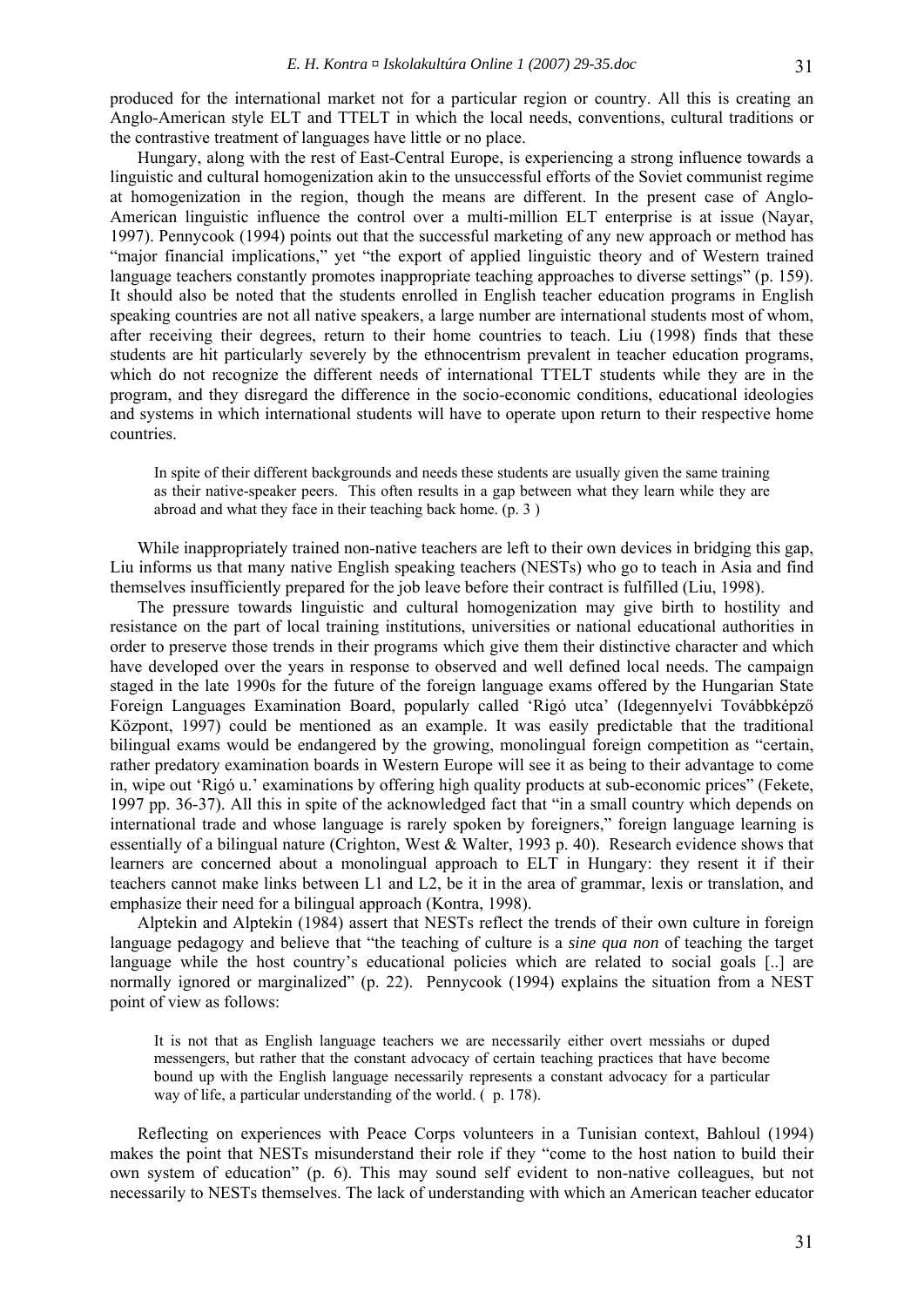(Schleppegrell 1994/95) responded to Bahloul's above mentioned article is cogent evidence in support of the true need for a culture-sensitive attitude in ELT and TTELT. First the author argues that asking NESTs "to adopt methods that they believe to be ineffective and calling this cross cultural makes a mockery of professionalism" (p.4). Then, referring to memorization and grammar teaching she goes on to say that "foreign teachers [...] cannot be expected to adopt techniques and approaches that are completely alien to their own values and training" (ibid.). Why not, one might want to ask. Schleppegrell's reasoning implies that *teachers* cannot be expected to adopt techniques and approaches that are alien to them but *learners* can. After all, if there is a mismatch, one party inevitably has to change, so if not the teacher, then it has to be the students. Schleppegrell may not have realized that her response represents the kind of authoritarian, top-down approach that graduates of western teacher education programs are taught to condemn. I believe that in a culture-sensitive teacher education program the faculty would follow Reid's (1995/1996) advice to "abandon methodological dogmatism and demonstrate ways in which [...] more traditional approaches can be useful" (p. 3). This takes us to the third question to be posed:

# *3) What do EFL teachers need to know in order to better accommodate the culture-based needs of their learners?*

Some of the factors to be considered are the students' motivational construct (see Dörnyei 1990), norms and values in society, school culture, learning styles and learning strategies. Holliday (2005) takes a critical stand when discussing how current 'Western' methodologies advocate *learner autonomy* and *self-directed learning*, pointing out that these methodologies consider students autonomous when they behave in a way which conforms to an image of the native speaker and his or her culture and consider silent, i.e. not speaking, only listening students *passive* and therefore lacking the ability to learn effectively. Several authors highlight the fact that the Communicative Approach itself is associated with an Anglo-Saxon view of communication (Sullivan, 2000).

## **4. From communicative competence to intercultural communicative competence**

Current discourse in ELT and TTELT is filled with such overlapping terms as multicultural, crosscultural, or intercultural. When I speak about a culture-sensitive approach, I mean intercultural and not transcultural or multicultural. "An intercultural aspect means the end of the approach which sees language teaching as a pedagogical process aimed at changing the learner's behavior by injecting new norms and values into it" (Alptekin and Alptekin, 1984 p. 22). The term is important because it expresses certain reciprocity, and emphasizes that in culture-sensitive communication both interactants need to make efforts for a successful contact. These efforts include awareness of differences, willingness to negotiate social content, knowledge and skills in how to do this, and readiness to adjust.

Meyer (1991) puts forward the view that intercultural competence is neither a result of foreign language teaching nor a sign of high linguistic competence. It is rather related to self-identity, namely "the expression of self identity in a communicative situation which transcends national barriers" (p. 157). Mariet (1990) offers a definition which could serve as a slogan: "Interculturalization is not folklore nor simply another 'academic hobby' [...]: it is the new European way of life" (p. 99).

In language teaching, the adopting of an intercultural attitude means that communicative competence as the goal of language teaching becomes intercultural communicative competence. This can be achieved by adding a further, an intercultural dimension to the teaching of pragmatic and sociolinguistic competence. Willems (1991) asserts that "success in inter-cultural communication depends on the willingness of both interactants to make the contact work" (p. 204). To make his point he discusses pragmatic and textual errors in what he calls 'transcultural' communication. As an illustration of the inter-relatedness of our culture with our communicative competence Harding and Riley (1986) is cited:

If you make grammatical mistakes or you use the wrong words, people think you *speak* badly: but if you make cultural mistakes, they think you *behave* badly. [emphasis in original] (p.191)

Also Willems (1991) points out that near-native linguistic accuracy can, in fact, backfire if it is not matched by an equal level of socio-pragmatic awareness: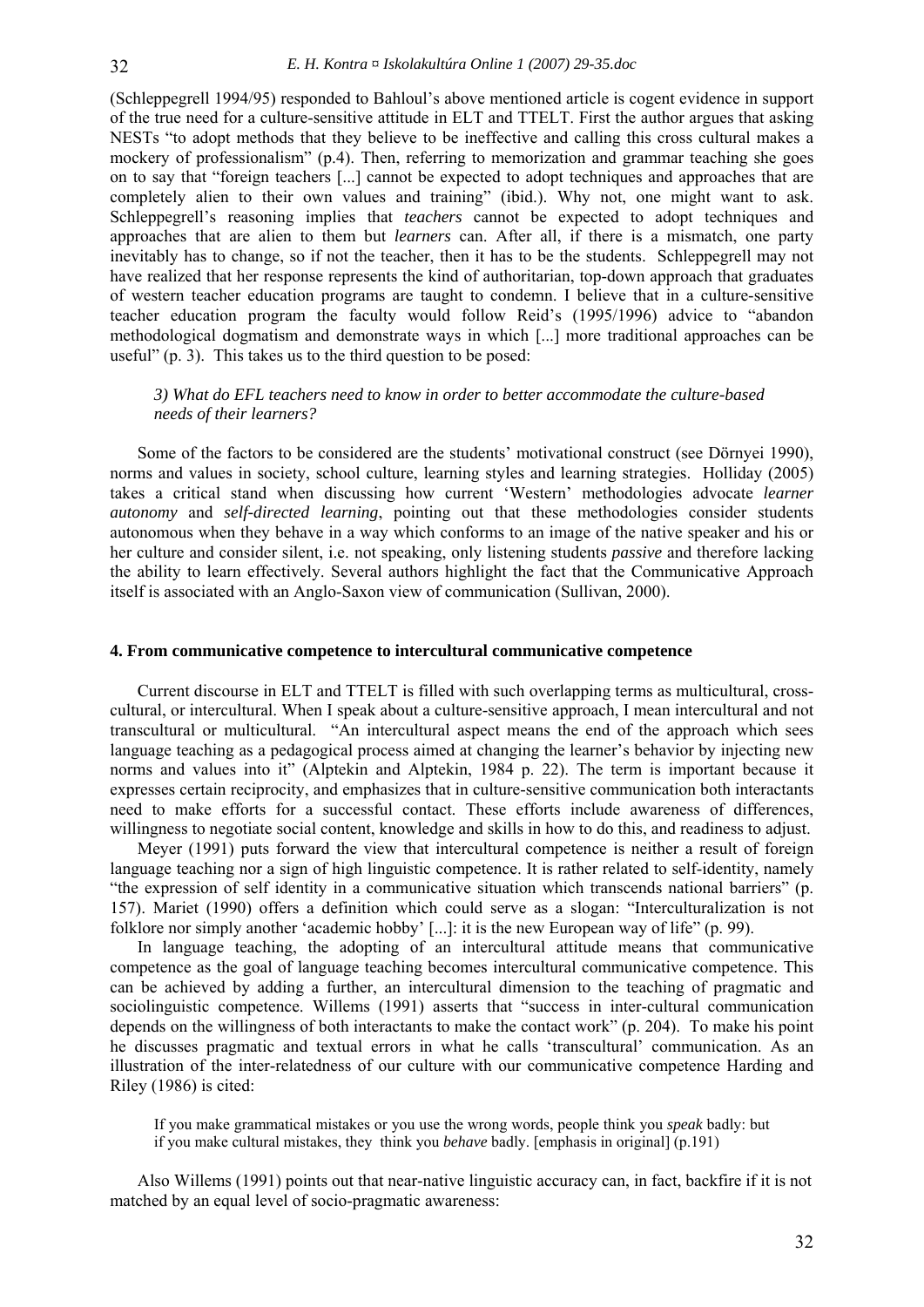the more correct and fluent the language directed at us is, the more difficult it becomes to realise that the breaking of social rules may be attributed to the fact that our interlocutor is foreign [...] Our problem is that while we tend to be prepared to negotiate referential meaning, we often shy away from discussing social meanings. (p. 197)

While language teachers can have no influence on the behavior of native speakers in a NS/NNS interaction, they can make it clear for parties in an international, NNS/NNS communication situation that cooperation and mutual will on the part of the interactants to clarify social meaning before passing judgments is highly necessary. Discussing social meaning does not equal 'learning about' nor 'adjusting to' the social meaning implied in a certain utterance by native speakers. Discussion means reciprocity, and the need for a culture-sensitive approach means acknowledging this reciprocity and teaching learners the negotiating skills necessitated by socio-cultural differences. In this relationship the learner does not aim at identification with the foreign culture but is entitled to keep his or her identity. This brings us to the fourth important question:

*4) What can English teacher educators do to introduce an intercultural aspect in TTELT?* 

In my view, the possible answers can be grouped into two areas: change in attitude to the role of English as a foreign language and change in teacher education practices.

## **5. The role of English**

It is necessary that teachers of English accept the fact that – for better or worse – English is now a world language and the means of international communication, which has consequences for the classroom as well:

• Since English is mainly used as a lingua franca in NNS/NNS interaction, this is the communicative situation that learners primarily need to be prepared for;

• Any NNS has the right to preserve and show his or her cultural identity when speaking or writing in English;

• As a consequence, the foreign language syllabus has to give equal weight to discussing the learners' own culture and the culture of the L2 being learned.

The new role of English has consequences for English teacher education as well. In order to prepare novice teachers appropriately for teaching English as a lingua franca, teacher education programs, among others, need to accomplish the following:

• Raise awareness of the diversity of EFL learners in terms of motivation, learning needs, learning styles, learning strategies, and general school-culture;

• Enrich the methodology curriculum with courses on teaching interlanguage pragmatics and sociolinguistic competence;

• Foster the development of teaching methods which allow foreign language students to learn the way they learn best;

• Initiate and support the development of national and international examinations and evaluation systems which accept that native-like or near-native linguistic expression is not necessarily the ideal for an EFL learner.

This last point can be supported with a personal example. One time, at the end of a language practice class, I was returning the essays of my students and I happened to tell to one of them that what he had written was fine, I understood what he meant to say, but his essay was not a piece of English writing because in English one does not write the way he does, and one does not structure a piece of writing like that. Following which he stared at me and said, "But I *want* to write like a Hungarian." Having thought through the issues addressed in the four questions above, I believe he was right. If we consider English as a lingua franca, a means of international communication, we must accept that its non-native users want to communicate in that language without having to give up any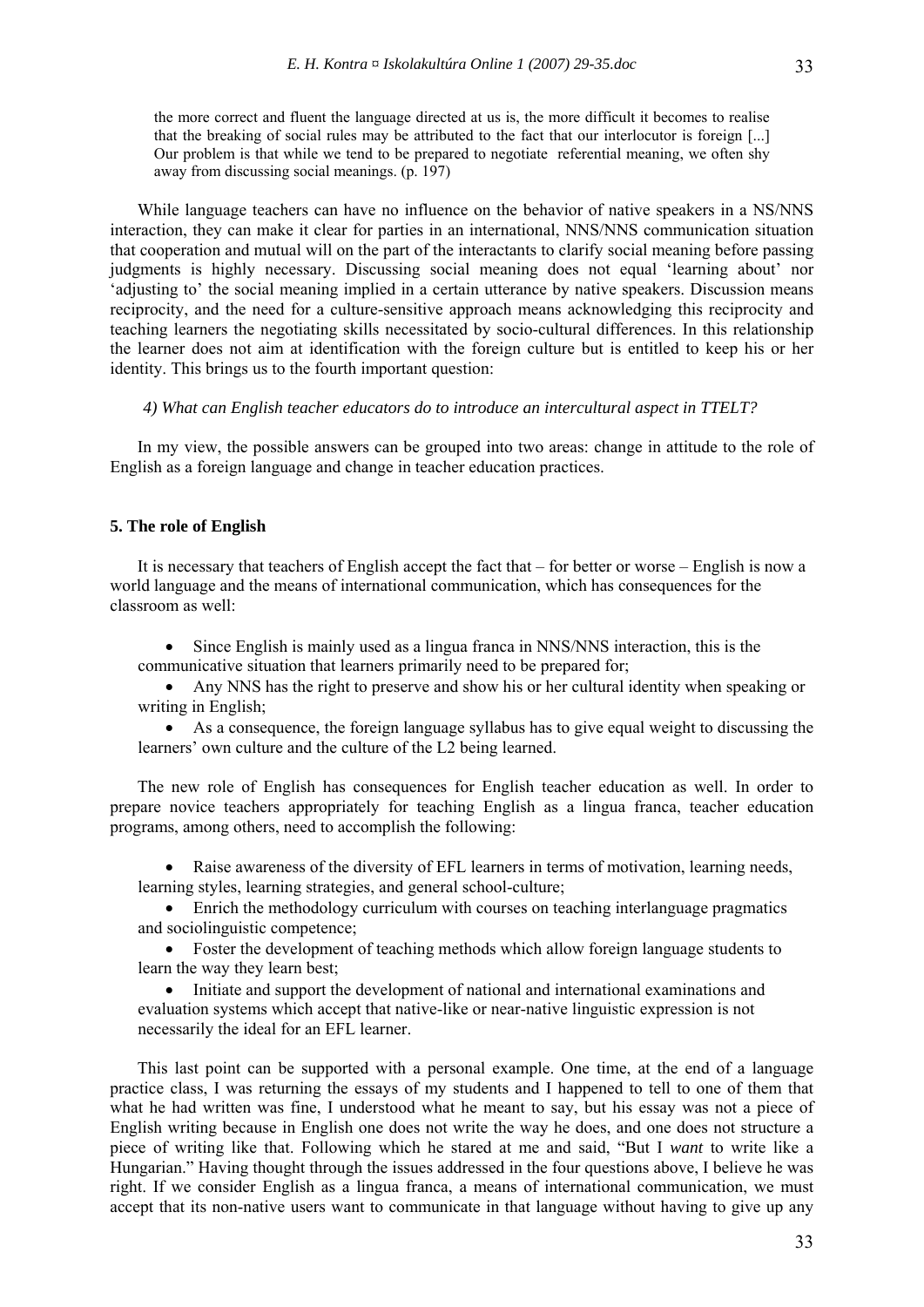part of their socio-cultural identity and we should adjust our teaching and training practices accordingly.

#### **References:**

- Alptekin, C., & Alptekin, M. (1984). The question of culture: EFL teaching in non-English speaking countries. In R. Rossner, & R. Bolitho (Eds.). (1990). *Currents of Change.* Oxford: Oxford University Press.
- Bahloul, M. (1994). The need for a cross-cultural approach to teaching EFL. *TESOL Journal, 3*(4)*,* 4- 6.
- Ballard, B. (1996). Through language to learning: Preparing overseas students for study in Western universities. In H. Coleman (Ed.). *Society and the language classroom*, pp. 148-168. Cambridge: Cambridge University Press.
- Coleman, H. (Ed.). (1996). *Society and the language classroom.* Cambridge: Cambridge University Press.
- Crighton, J., West, R., & Walter, A. (1993 December). World Bank Foreign Language Examinations Consultancy - Hungary. Phase III - November 1993. Report and draft recommendations. Budapest: Confidential report.
- Dörnyei, Z. (1990). Conceptualizing motivation in foreign language learning. *Language Learning, 40,* 45-78.
- Fekete, H. (1997). An interview with Richard West. *Testing Matters, 2* (*2*), 34-38.
- Harding, E., & Riley, P. (1986). *The bilingual family: a handbook for parents.* Cambridge: Cambridge University Press.
- Holliday, A. (2005). The struggle to teach English as an international language. Oxford: Oxford University Press.
- Idegennyelvi Továbbképző Központ. (1997). *Tények és vélemények. Az állami nyelvvizsga és az akkreditáció kérdése.* (Facts and opinions. The state language exam and the question of accreditation). Budapest: ITK.
- Jenkins, J. (1996). Native speaker, non-native speaker and English as a foreign language: time for a change. *IATEFL Newsletter, 131,* 10-11.
- Kontra, E.H. (1998). The Need for a culture-sensitive approach to teacher education in EFL. Unpublished Ph.D. dissertation, University of Glamorgan.
- Kramsch, C. (1995). The cultural component of language teaching. In: M. Bensoussan, I. Kreindler, & E.M. Aogain (Eds.). Multiculturalism and language leaning. *Language, Culture and Curriculum, Special Issue, 8* (2)*,* 83-92.
- Liu, D. (1998). Ethnocentrism in TESOL: Teacher education and the neglected needs of international TESOL students. *ELT Journal, 52*(1), 3-10.
- Mariet, F. (1990). Interculturalising the French educational system: towards a common European perspective. In D. Buttjes, & M. Byram. (Eds.). *Mediating languages and cultures: Towards an intercultural theory of foreign language education.* Clevendon, Philadelphia: Multilingual Matters.
- Meyer, M. (1991). Developing transcultural competence: case studies of advanced foreign language learners. In D. Buttjes, & M. Byram (Eds.). *Mediating language and cultures.* Clevendon, Philadelphia: Multilingual Matters.
- Nayar, P.B. (1997). ESL/EFL dichotomy today: Language politics or pragmatics? *TESOL Quarterly, 31* (1), 9-37.
- Pennycook, A. (1994). *The cultural politics of English as an international language.* London & New York: Longman.
- Reid, J. M. (1995/1996). Let's put the "T" back in TESL/TEFL programs. *TESOL Matters, 5* (6), 3.
- Schleppegrell, M. (1994/95). Cross-cultural EFL teaching: A reader responds. *TESOL Journal, 4* (2), 4*.*
- Shamim, F. (1996). Learner resistance to innovation in classroom methodology. In H. Coleman (Ed.). *Society and the language classroom*, pp. 105-121*.* Cambridge: Cambridge University Press.
- Sullivan, P. (2000). Playfulness as mediation in communicative language teaching in a Vietnamise classroom. In J.P. Lantolf (Ed.). *Sociocultural theory and second language acquisition,* pp. 115- 132. Oxford: Oxford University Press.